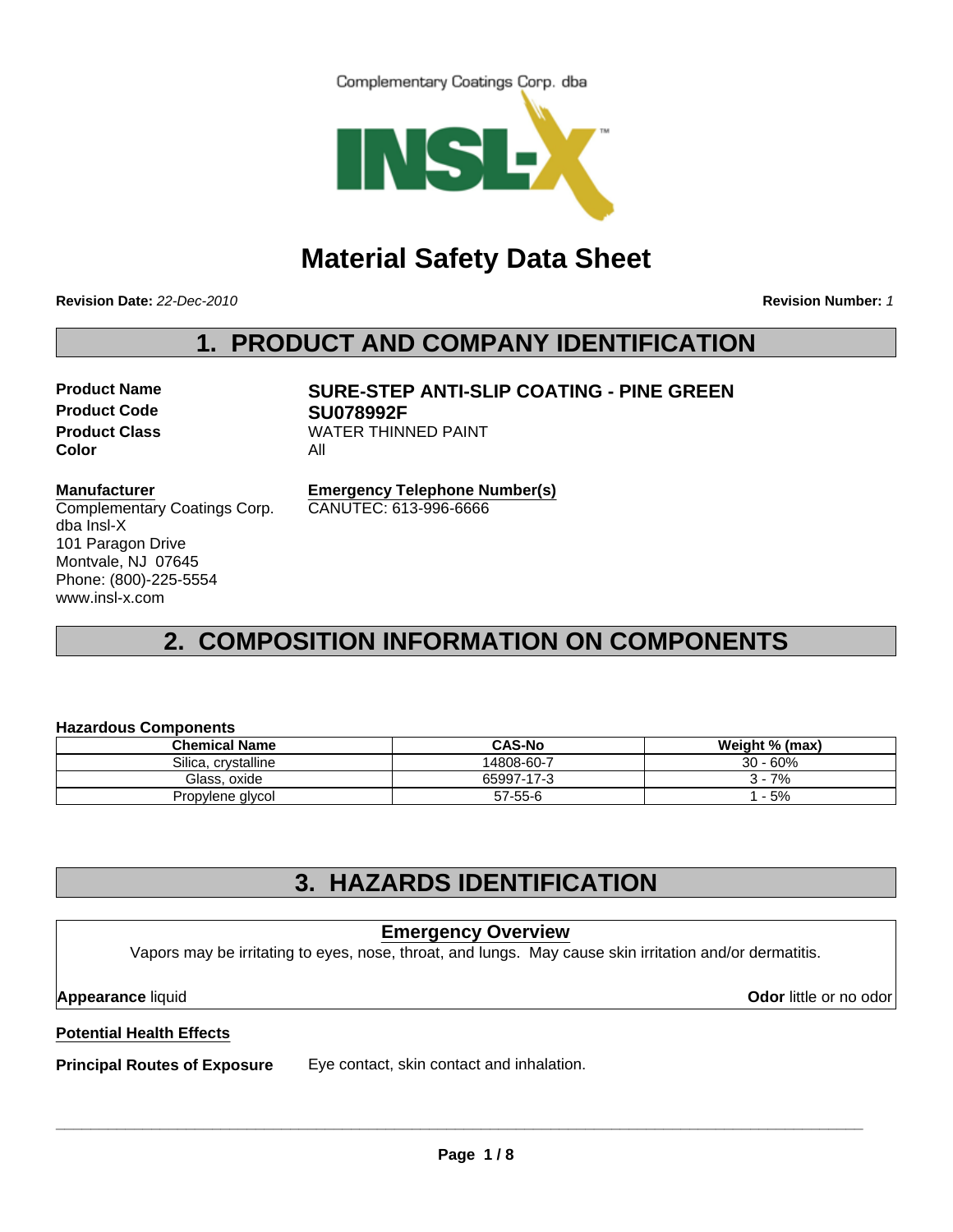| <b>Acute Effects</b>   |                                                                                                                                                                                                                                                        |
|------------------------|--------------------------------------------------------------------------------------------------------------------------------------------------------------------------------------------------------------------------------------------------------|
| Eves                   | May cause slight irritation.                                                                                                                                                                                                                           |
| <b>Skin</b>            | Substance may cause slight skin irritation.                                                                                                                                                                                                            |
| <b>Inhalation</b>      | May cause irritation of respiratory tract.                                                                                                                                                                                                             |
| Ingestion              | Ingestion may cause gastrointestinal irritation, nausea, vomiting and diarrhea.                                                                                                                                                                        |
| <b>Chronic Effects</b> | Repeated contact may cause allergic reactions in very susceptible persons.                                                                                                                                                                             |
|                        | Contains: Crystalline Silica which has been determined to be carcinogenic to humans<br>by IARC (1) when in respirable form. Risk of cancer depends on duration and level of<br>inhalation exposure to spray mist or dust from sanding the dried paint. |

*See Section 11 for additional Toxicological information.* **Aggravated Medical Conditions** None known

| ---         |            |                        |                      |          |
|-------------|------------|------------------------|----------------------|----------|
| <b>HMIS</b> | Health: 1* | <b>Flammability: 0</b> | <b>Reactivity: 0</b> | $PPE: -$ |

#### **HMIS Legend**

- 0 Minimal Hazard
- 1 Slight Hazard
- 2 Moderate Hazard
- 3 Serious Hazard
- 4 Severe Hazard
- \* Chronic Hazard
- X Consult your supervisor or S.O.P. for "Special"
- handling instructions.

*Note: The PPE rating has intentionally been left blank. Choose appropriate PPE that will protect employees from the hazards the material will present under the actual normal conditions of use.*

*Caution: HMIS® ratings are based on a 0-4 rating scale, with 0 representing minimal hazards or risks, and 4 representing significant hazards or risks. Although HMIS® ratings are not required on MSDSs under 29 CFR 1910.1200, Insl-X, has choosen to provide them. HMIS® ratings are to be used only in conjunction with a fully implemented HMIS® program by workers who have received appropriate HMIS® training. HMIS® is a registered trade and service mark of the NPCA. HMIS® materials may be purchased exclusively from J. J. Keller (800) 327-6868.*

### **4. FIRST AID MEASURES**

| <b>General Advice</b>     | No hazards which require special first aid measures.                                               |
|---------------------------|----------------------------------------------------------------------------------------------------|
| <b>Eye Contact</b>        | Rinse thoroughly with plenty of water for at least 15 minutes and consult a physician.             |
| <b>Skin Contact</b>       | Wash off immediately with soap and plenty of water removing all contaminated<br>clothes and shoes. |
| <b>Inhalation</b>         | Move to fresh air. If symptoms persist, call a physician.                                          |
| Ingestion                 | Clean mouth with water and afterwards drink plenty of water. Consult a physician if<br>necessary.  |
| <b>Notes To Physician</b> | Treat symptomatically                                                                              |

## **5. FIRE-FIGHTING MEASURES**

**Suitable Extinguishing Media** Moreon Connection Use extinguishing measures that are appropriate to local circumstances and the surrounding environment.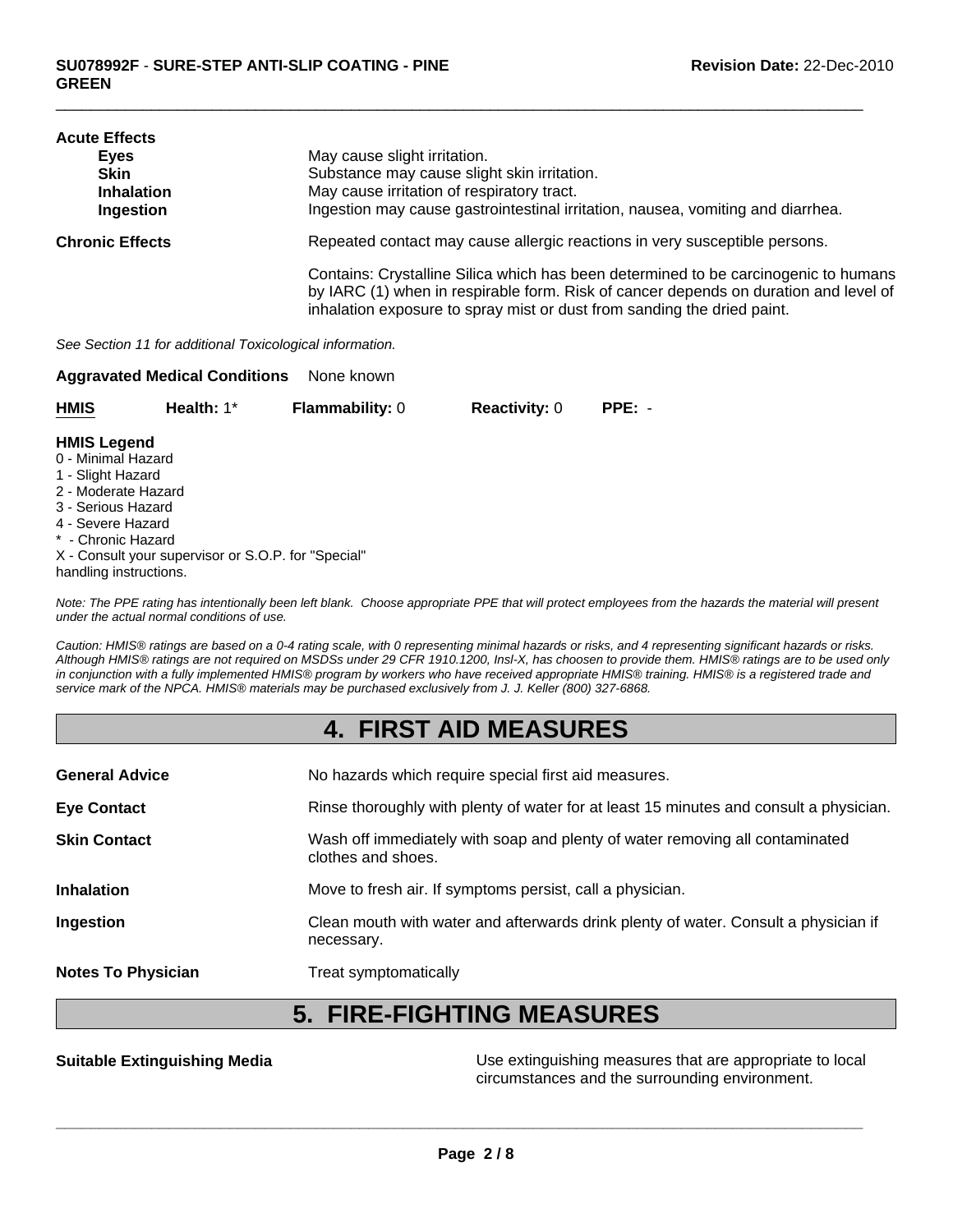| <b>Protective Equipment And Precautions For Firefighters</b>                                      | As in any fire, wear self-contained breathing apparatus<br>pressure-demand, MSHA/NIOSH (approved or equivalent)<br>and full protective gear. |
|---------------------------------------------------------------------------------------------------|----------------------------------------------------------------------------------------------------------------------------------------------|
| <b>Specific Hazards Arising From The Chemical</b>                                                 | Closed containers may rupture if exposed to fire or extreme<br>heat.                                                                         |
| <b>Sensitivity To Mechanical Impact</b>                                                           | No.                                                                                                                                          |
| <b>Sensitivity To Static Discharge</b>                                                            | No.                                                                                                                                          |
| <b>Flash Point Data</b><br>Flash Point (°F)<br>Flash Point (°C)<br><b>Flash Point Method</b>      | Not applicable<br>Not applicable<br>Not applicable                                                                                           |
| <b>Flammability Limits In Air</b><br><b>Upper Explosion Limit</b><br><b>Lower Explosion Limit</b> | Not applicable<br>Not applicable                                                                                                             |
| Health: 1<br><b>Flammability: 0</b><br><b>NFPA</b>                                                | <b>Instability: 0</b><br>Special: -                                                                                                          |

#### **NFPA Legend**

- 0 Not Hazardous
- 1 Slightly
- 2 Moderate
- 3 High
- 4 Severe

*The ratings assigned by Insl-X are only suggested ratings, the contractor/employer has ultimate responsibilities for NFPA ratings where this system is used.*

*Additional information regarding the NFPA rating system is available from the National Fire Protection Agency (NFPA) at www.nfpa.org.*

### **6. ACCIDENTAL RELEASE MEASURES**

**Personal Precautions** Avoid contact with skin, eyes and clothing. Ensure adequate ventilation.

**Environmental Precautions** Prevent further leakage or spillage if safe to do so.

**Methods For Clean-Up** Soak up with inert absorbent material. Sweep up and shovel into suitable containers for disposal.

**Other Information** None known

# **7. HANDLING AND STORAGE**

| <b>Handling</b> | Avoid contact with skin, eyes and clothing. Avoid breathing vapors, spray mists or<br>sanding dust. In case of insufficient ventilation, wear suitable respiratory equipment. |
|-----------------|-------------------------------------------------------------------------------------------------------------------------------------------------------------------------------|
| <b>Storage</b>  | Keep container tightly closed. Keep out of the reach of children.                                                                                                             |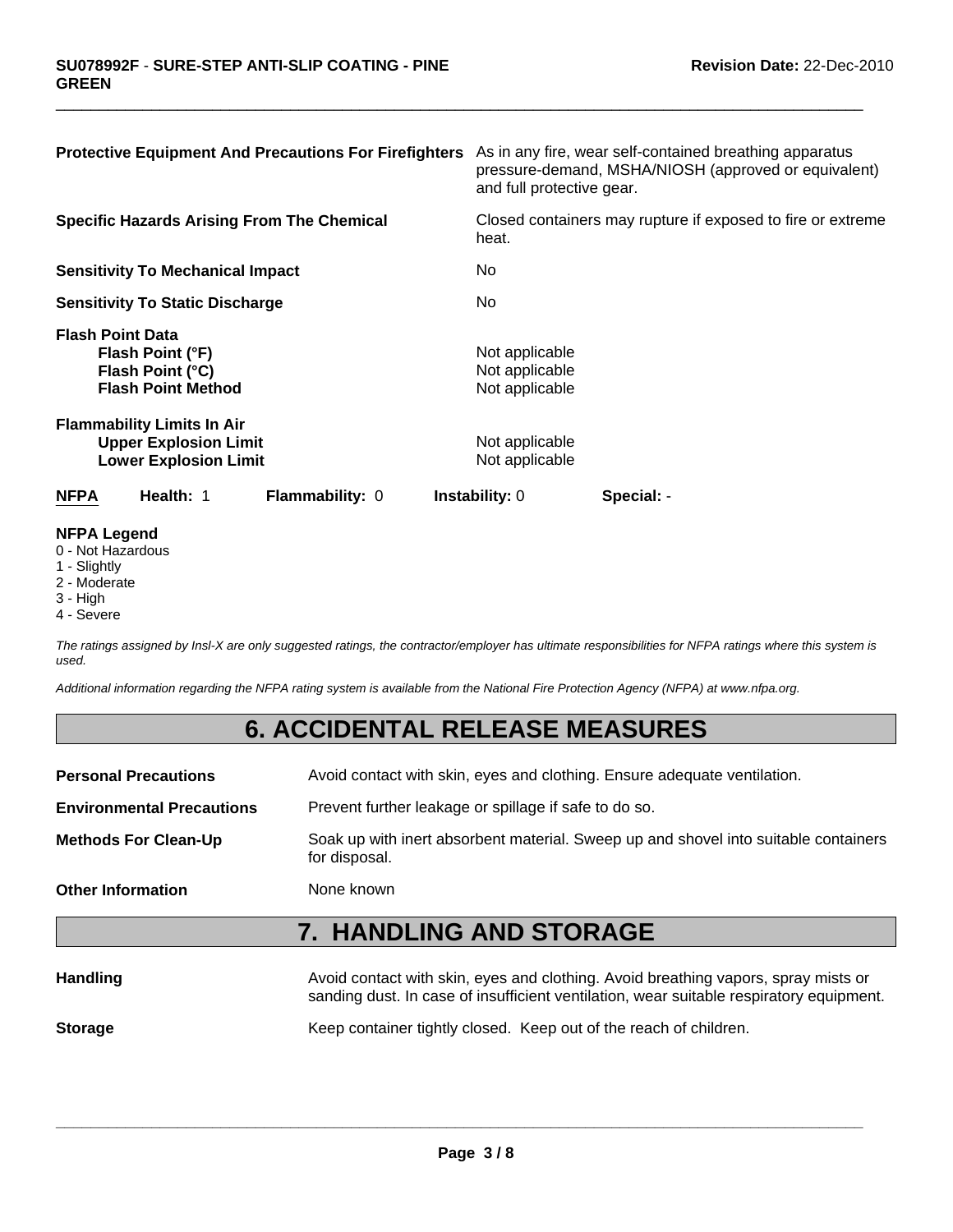## **8. EXPOSURE CONTROLS / PERSONAL PROTECTION**

 $\Box$ 

#### **Exposure Limits**

#### **Hazardous Components**

| <b>Chemical Name</b> | <b>ACGIH</b>                                 | <b>Alberta</b>                                    | <b>British Columbia</b>                        | Ontario                                                                                                                                     | Quebec                                  |
|----------------------|----------------------------------------------|---------------------------------------------------|------------------------------------------------|---------------------------------------------------------------------------------------------------------------------------------------------|-----------------------------------------|
| Silica, crystalline  | 0.025 mg/m <sup>3</sup> - TWA                | 0.1 mg/m <sup>3</sup> - TWA                       | 0.025 mg/m <sup>3</sup> -<br><b>TWA</b>        | 0.10 mg/m <sup>3</sup> -<br><b>TWAEV</b> designated<br>substance regulation                                                                 | 0.1 mg/m <sup>3</sup> -<br><b>TWAEV</b> |
| Glass, oxide         | fiber/cm3 - TWA<br>5 mg/m <sup>3</sup> - TWA | 1 fibres/cm3 -<br>TWA<br>$5 \text{ mg/m}^3$ - TWA | 1 fibre/cm3 - TWA<br>5 mg/m <sup>3</sup> - TWA | 1 fibres/cm $3 -$<br><b>TWAEV</b><br>$5 \text{ mg/m}^3$ - TWAEV                                                                             | 10 mg/m <sup>3</sup> -<br><b>TWAEV</b>  |
| Propylene glycol     | N/E                                          | N/E                                               | N/E                                            | 10 mg/m <sup>3</sup> - TWAEV<br>for assessing the<br>visibility in a work<br>environment<br>155 mg/m <sup>3</sup> - TWAEV<br>50 ppm - TWAEV | N/E                                     |

#### **Legend**

ACGIH - American Conference of Governmental Industrial Hygienists Alberta - Alberta Occupational Exposure Limits British Columbia - British Columbia Occupational Exposure Limits Ontario - Ontario Occupational Exposure Limits Quebec - Quebec Occupational Exposure Limits N/E - Not established

**Engineering Measures** Ensure adequate ventilation, especially in confined areas.

| <b>Personal Protective Equipment</b> |                                                                                   |
|--------------------------------------|-----------------------------------------------------------------------------------|
| <b>Eye/Face Protection</b>           | Safety glasses with side-shields.                                                 |
| <b>Skin Protection</b>               | Protective gloves and impervious clothing.                                        |
| <b>Respiratory Protection</b>        | In case of insufficient ventilation wear suitable respiratory equipment.          |
| <b>Hygiene Measures</b>              | Avoid contact with skin, eyes and clothing. Remove and wash contaminated clothing |

# **9. PHYSICAL AND CHEMICAL PROPERTIES**

before re-use. Wash thoroughly after handling.

| Appearance                     | liquid            |
|--------------------------------|-------------------|
| Odor                           | little or no odor |
| Density (Ibs/gal)              | $11.0 - 11.7$     |
| <b>Specific Gravity</b>        | $1.2 - 1.4$       |
| рH                             | Not available     |
| <b>Viscosity (centistokes)</b> | Not available     |
| <b>Evaporation Rate</b>        | Not available     |
| <b>Vapor Pressure</b>          | Not available     |
| <b>Vapor Density</b>           | Not available     |
| Wt. % Solids                   | $50 - 60$         |
| Vol. % Solids                  | $35 - 45$         |
| Wt. % Volatiles                | 40 - 50           |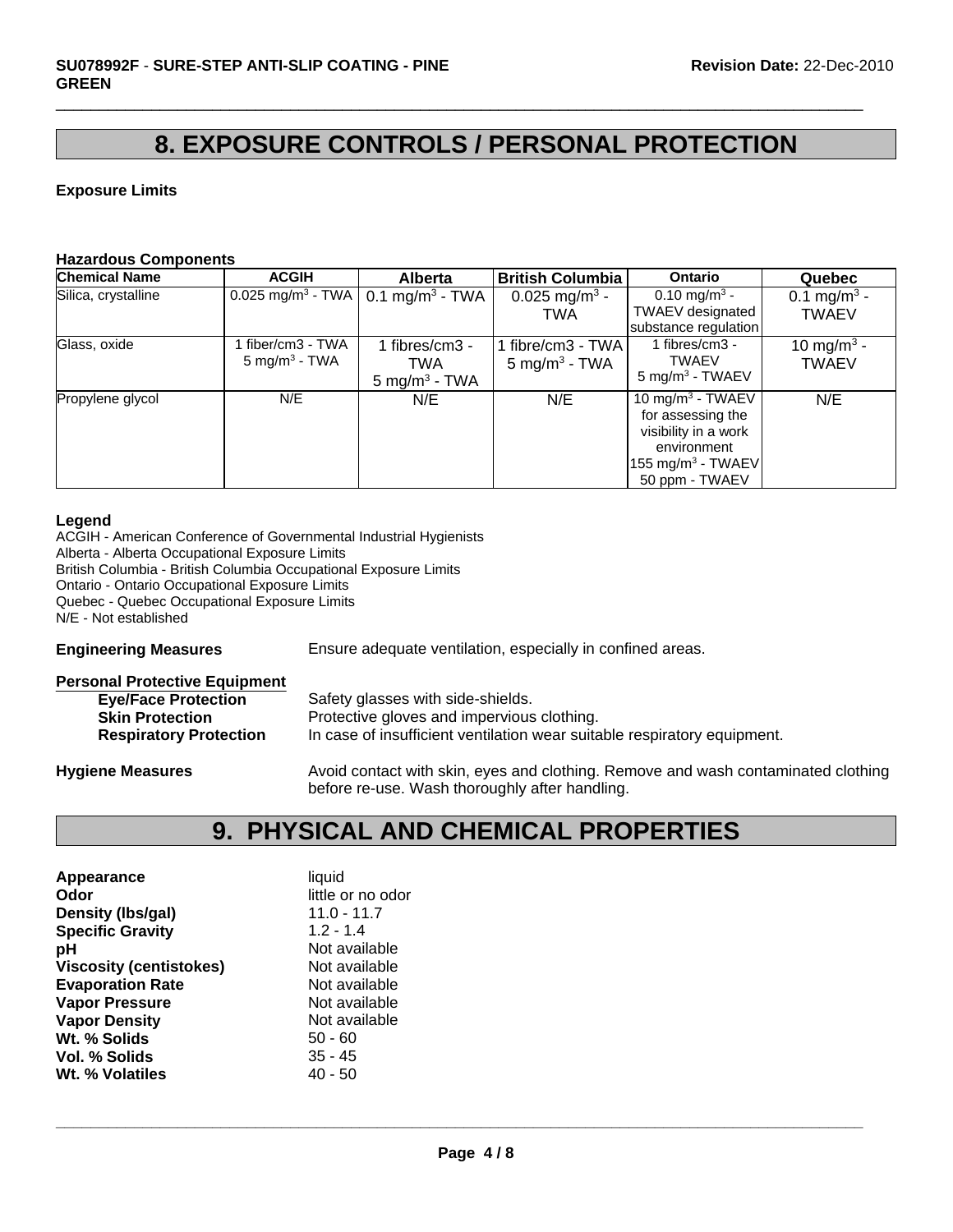# **9. PHYSICAL AND CHEMICAL PROPERTIES**

 $\Box$ 

**Vol. % Volatiles** 55 - 65 **VOC Regulatory Limit (g/L)** <250 **Boiling Point (°F)** 212 **Boiling Point (°C)** 100 **Freezing Point (°F)** 32 **Freezing Point (°C)** 0 **Flash Point (°F)** Not applicable **Flash Point (°C)** Not applicable **Flash Point Method** Not applicable **Upper Explosion Limit** Not available<br> **Lower Explosion Limit** Not available **Lower Explosion Limit** 

# **10. STABILITY AND REACTIVITY**

**Chemical Stability** Stable under normal conditions.

**Conditions To Avoid Prevent from freezing** 

**Incompatible Materials No materials** No materials to be especially mentioned

**Hazardous Decomposition Products** None under normal use.

**Possibility Of Hazardous Reactions The Constant Hazardous polymerisation will not occur.** 

## **11. TOXICOLOGICAL INFORMATION**

**Acute Toxicity Product**

No information available

#### **Component**

Silica, crystalline LD50 Oral: 500 mg/kg (Rat) vendor data

LD50 Oral: 20000 mg/kg (Rat) LD50 Dermal: 20800 mg/kg (Rabbit) Propylene glycol

#### **Chronic Toxicity**

### **Carcinogenicity**

The information below indicates whether each agency has listed any ingredient as a carcinogen: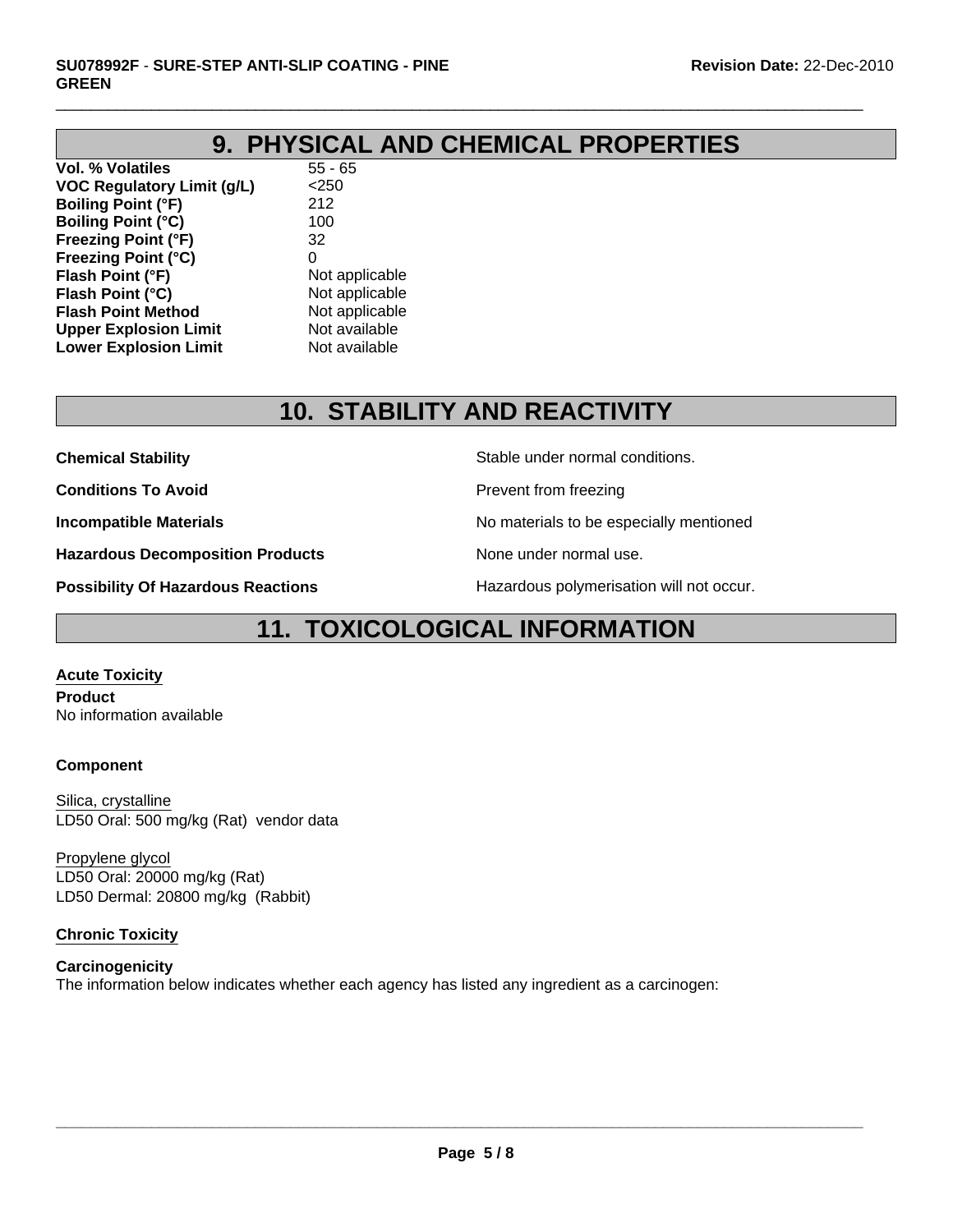| <b>Chemical Name</b> | <b>ACGIH</b>                          | <b>IARC</b>           | <b>NTP</b>                | <b>OSHA</b><br>Carcinogen |
|----------------------|---------------------------------------|-----------------------|---------------------------|---------------------------|
| Silica, crystalline  | A2 - Suspected<br>Human<br>Carcinogen | - Human<br>Carcinogen | Known Human<br>Carcinogen | Listed                    |

• Crystalline Silica has been determined to be carcinogenic to humans by IARC (1) when in respirable form. Risk of cancer depends on duration and level of inhalation exposure to spray mist or dust from sanding the dried paint.

#### **Legend**

ACGIH - American Conference of Governmental Industrial Hygienists IARC - International Agency for Research on Cancer NTP - National Toxicity Program OSHA - Occupational Safety & Health Administration

# **12. ECOLOGICAL INFORMATION**

#### **Ecotoxicity Effects**

#### **Product Acute Toxicity to Fish** No information available

### **Acute Toxicity to Aquatic Invertebrates**

No information available

#### **Acute Toxicity to Aquatic Plants**

No information available

#### **Component**

**Acute Toxicity to Fish** No information available

Propylene glycol LC50: 710 mg/L (Fathead Minnow - 96 hr.)

#### **Acute Toxicity to Aquatic Invertebrates**

No information available

Propylene glycol EC50: > 10000 mg/L (Daphnia magna - 24 hr.)

#### **Acute Toxicity to Aquatic Plants**

No information available

# **13. DISPOSAL CONSIDERATIONS**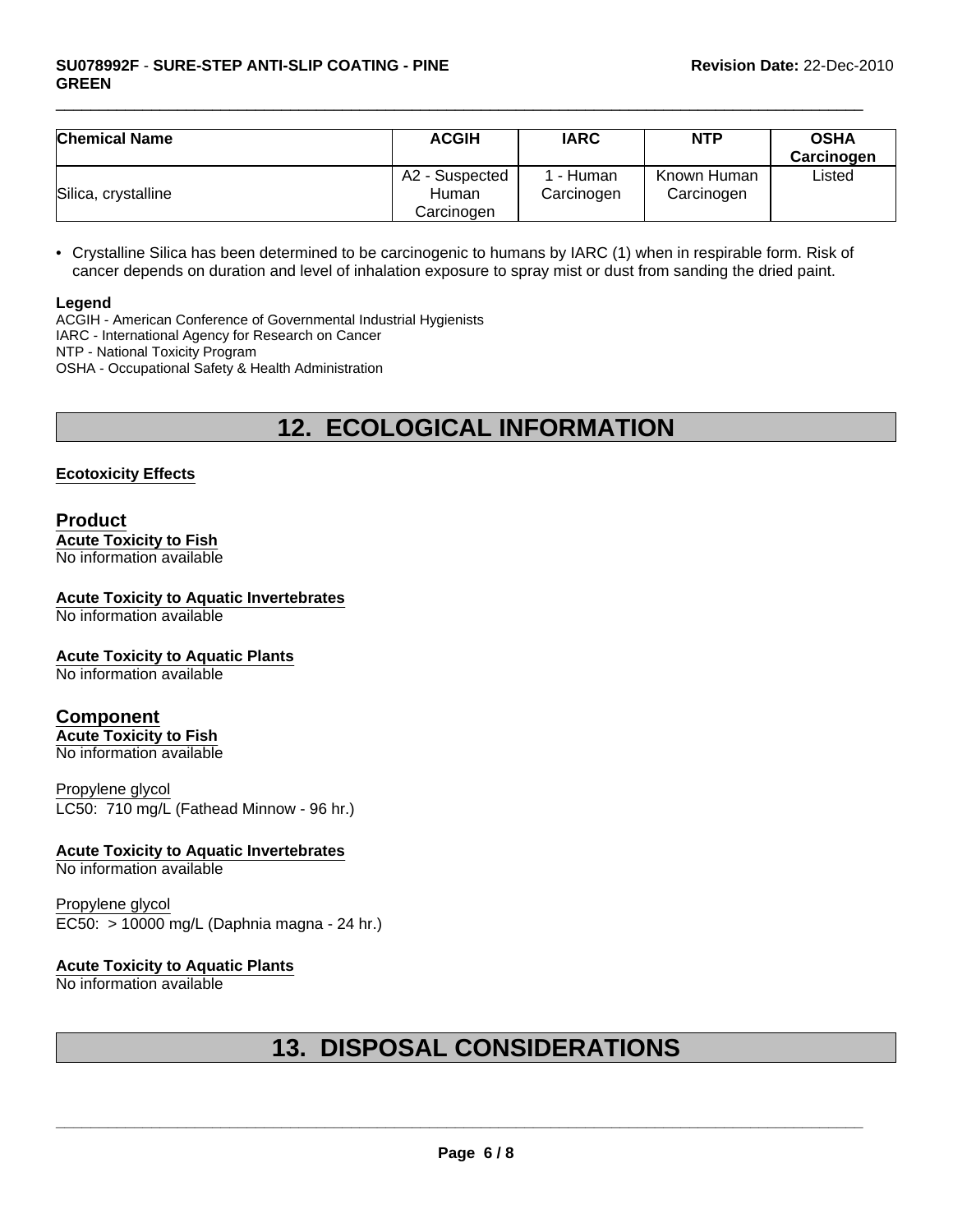|                              | <b>13. DISPOSAL CONSIDERATIONS</b>                                                                                                                                                                                                    |
|------------------------------|---------------------------------------------------------------------------------------------------------------------------------------------------------------------------------------------------------------------------------------|
| <b>Waste Disposal Method</b> | Dispose of in accordance with federal, state, provincial, and local regulations. Local<br>requirements may vary, consult your sanitation department or state-designated<br>environmental protection agency for more disposal options. |

### **14. TRANSPORT INFORMATION**

**TDG** Not regulated

**ICAO / IATA** Not regulated

**IMDG / IMO** Not regulated

### **15. REGULATORY INFORMATION**

#### **International Inventories**

| <b>United States TSCA</b> | Yes - All components are listed or exempt. |
|---------------------------|--------------------------------------------|
| <b>Canada DSL</b>         | Yes - All components are listed or exempt. |

#### **National Pollutant Release Inventory (NPRI)**

#### **NPRI Parts 1- 4**

This product contains the following Parts 1-4 NPRI chemicals:

| <b>Chemical Name</b> | <b>CAS-No</b> | Weight % (max) |
|----------------------|---------------|----------------|
| Propylene glycol     | $57 - 55 - 6$ | 1 - 5%         |

*This product may contain trace amounts of (other) NPRI Parts I-4 reportable chemicals. Contact Insl-X for further information.*

#### **NPRI Part 5**

This product contains the following NPRI Part 5 Chemicals:

*This product may contain trace amounts of (other) NPRI Part 5 reportable chemicals. Contact Insl-X for further information.*

#### **WHMIS Regulatory Status**

This product has been classified in accordance with the hazard criteria of the Controlled Products Regulations (CPR) and the MSDS contains all the information required by the CPR.

#### **WHMIS Hazard Class**

D2A Very toxic materials